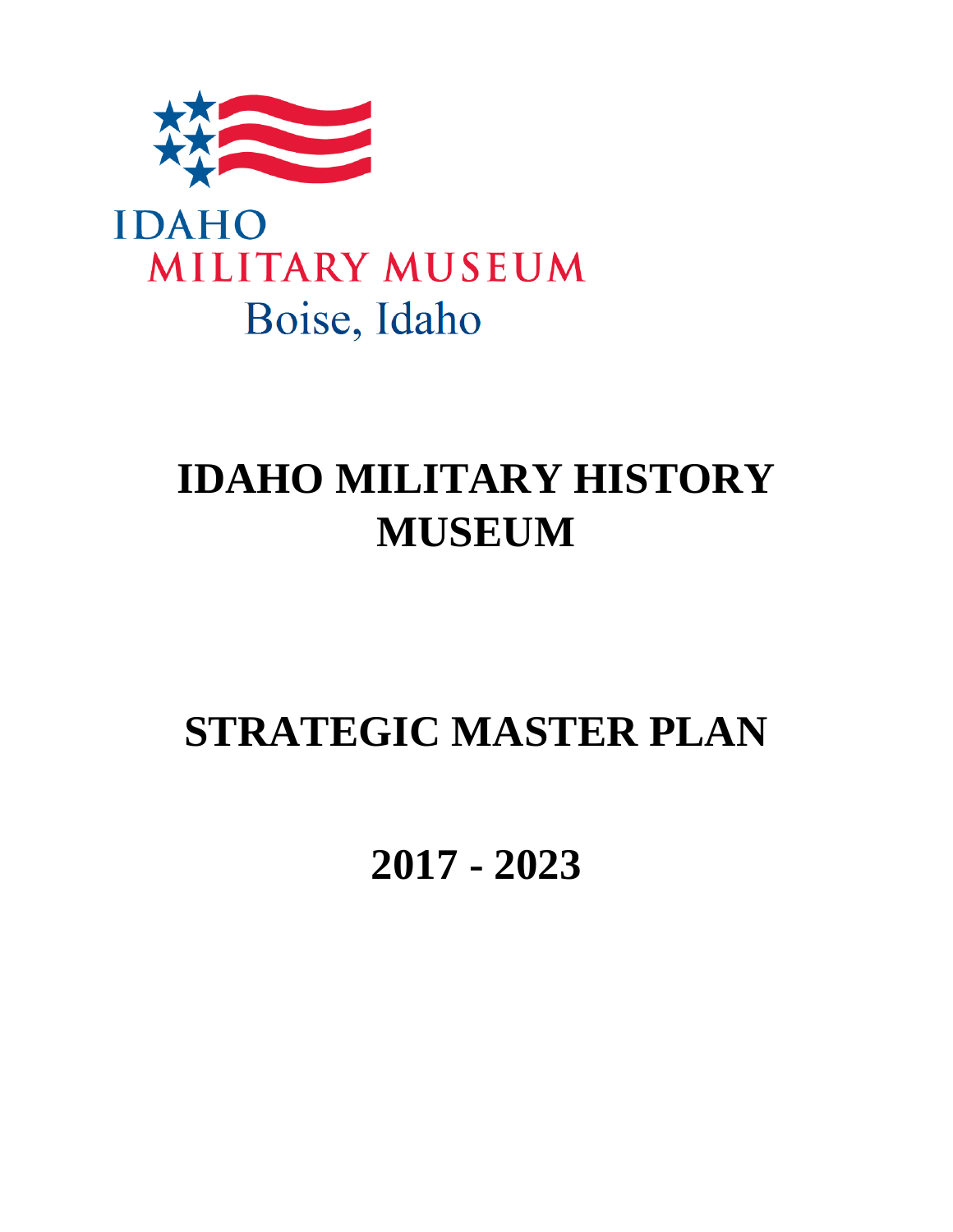#### **SUMMARY**

This document is the blueprint for the growth of our museum through the end of 2023. It is the product of many discussions by the Strategic Planning Committee members and feedback from several people.

We now have a revised vision of where we want to be, an assessment of where we are now and a set of criteria to measure our progress. We have defined the values that describe how we do business and developed a list of strategies and priorities to move us from where we are to where we want to be.

While there are several areas needing help, those that stood out for us to work on are increasing our limited resources such as staff, volunteers, and funding. People not knowing who we are is problematic, so having a better marketing strategy, developing partnerships, and doing more outreach. Allowing more meetings/training at the Museum and partnering with other groups or organizations would be helpful so we need to improve on the space we have for use.

Since the future is uncertain, we will always be faced with change, so we need to manage change rather than react to it. This planning process has provided us with a method to lead, manage, and change our Museum in a well-planned, integrated manner based on our strategies. The priorities from our plan become the priorities for our annual budgets, assuring that we focus our resources in those areas that move us toward our vision.

#### **ACKNOWLEGEMENTS**

The Board of Directors would like to thank the members of the Strategic Planning Committee for their time and hard work. The Committee helped determine the future direction of the Idaho Military Historical Society and Idaho Military Museum. The board also recognizes and thanks the founding members who worked diligently to put together the initial strategic plan. Many details of that first plan are in place and are an integral part of the Museum's daily operations.

#### **MUSEUM HISTORY**

The Idaho Military History Society, Inc (IMHS) was incorporated on June 30, 1993. The Museum was then founded based on these articles of incorporation to "…promote the appreciation of military history inasmuch as it has a direct and geographic relation to the history of the State of Idaho and the citizens and cultural traditions of the state." The Museum moved to its current location in 2000. The existing building was remodeled in 2015 to update the interior and exterior in order to make it better meet the needs and expectations of visitors.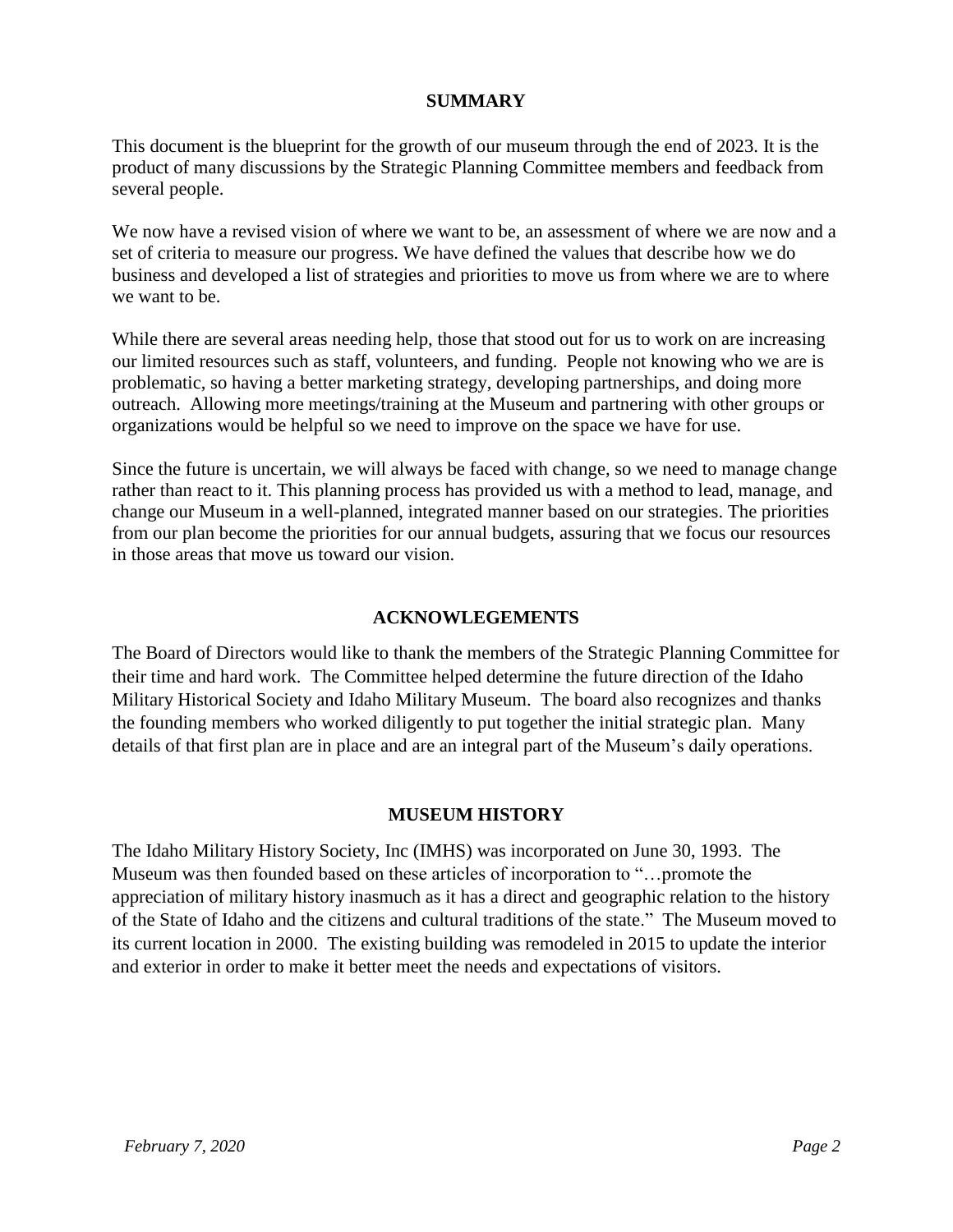

# *SOCIETY MISSION STATEMENT*

*The Mission of the IMHS is to preserve, display, and interpret military history and artifacts that have geographical, cultural, or historical ties to the history of Idaho. The IHMS supports programs that educate and enlighten the public on the military history of Idaho.*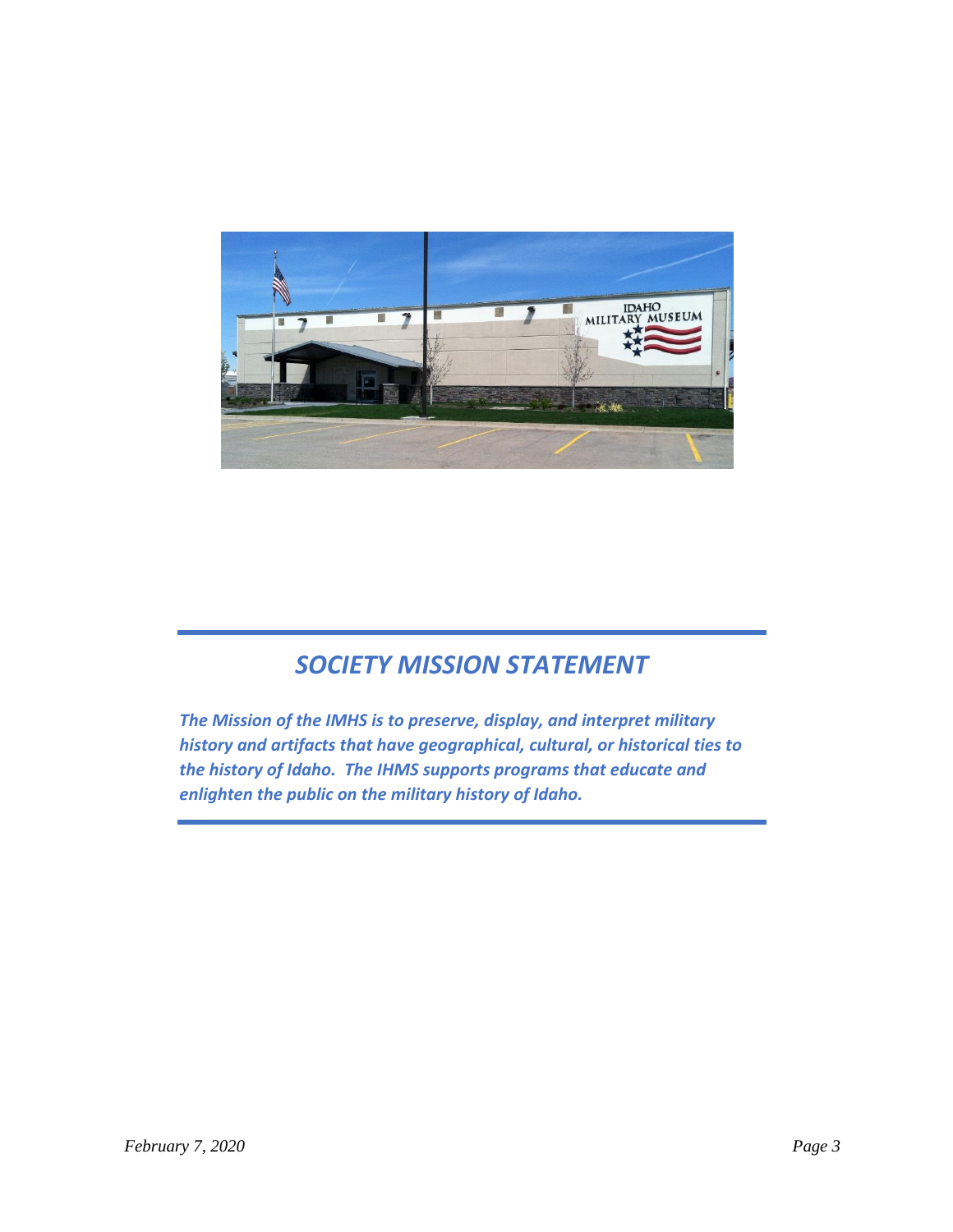# *SOCIETY VISION STATEMENT*

*The Vision of the IMHS is to inspire a sense of place and history for the citizens of Idaho by collecting, studying, interpreting, and preserving the region's natural and cultural heritage. This includes the Museum's core areas of collecting the history of Idaho and its military presence. The Museum's focus further includes, but is not limited to the diverse military history of Idaho and all of its citizens.*

*The IMHS will educate and enlighten the people of Idaho of its proud military history. The IHMS has diversity in its large and increasing membership and encourages maximum creativity and participation from members and the citizens of Idaho. The IHMS works cooperatively with the historical programs and facilities of other historical societies along with outreach to civilian organizations, the Idaho Military Division, and other military organizations. Fundraising, Grants and Endowments are used in IHMS projects and acquisitions.* 

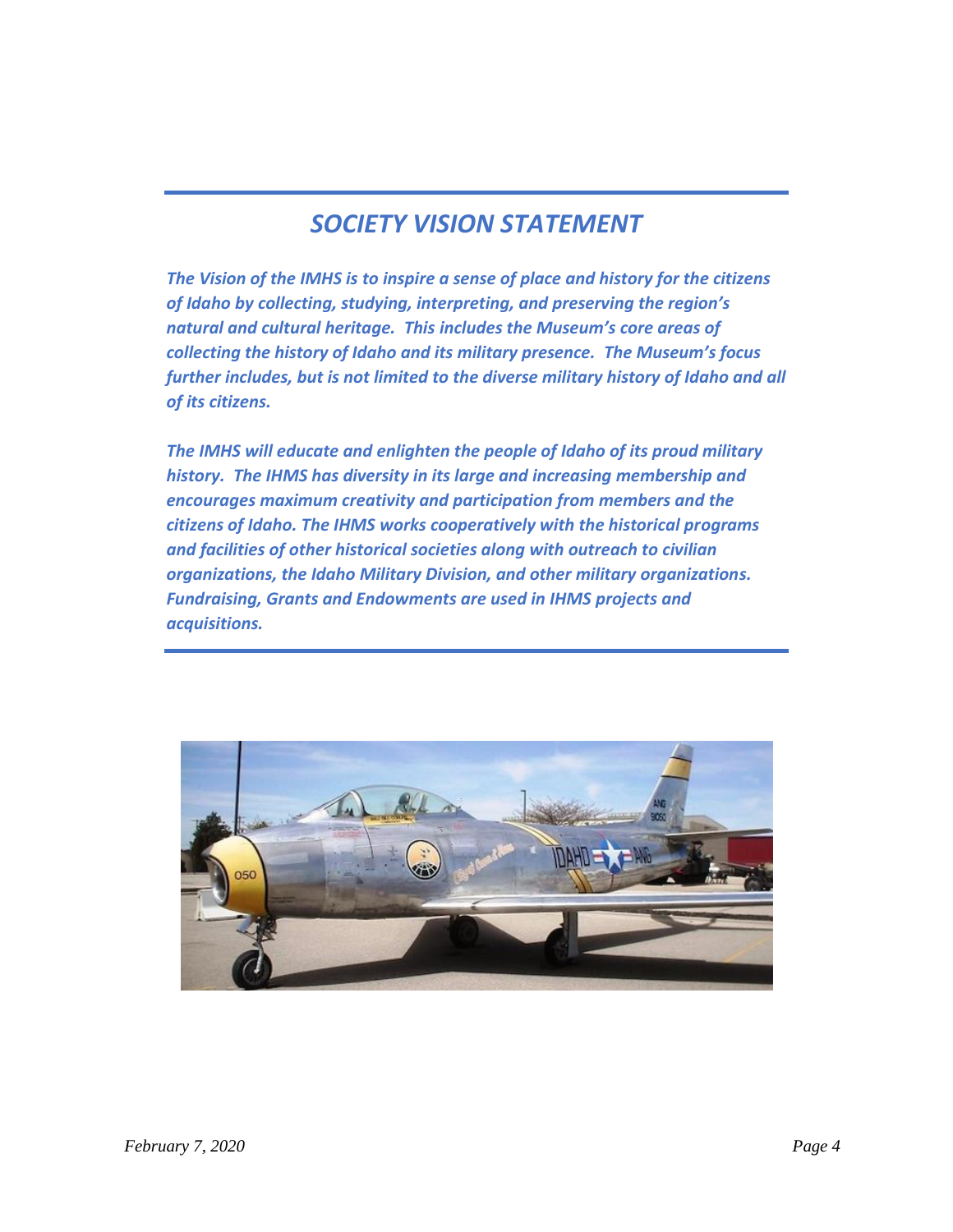#### **THE PLANNING PROCESS**

The planning process to update the IMHS Strategic Planning document began during the spring and summer of 2016. Members of the planning committee included members from the board of directors along with several members who wrote the original planning document in 1993. The inclusion of these early members helped to provide background and continuity to the process.

The planning committee met on four occasions. The following outlines the major focus areas of the committee:

- Ground rules set
- Other museums visited with likes and dislikes taken away
- *Strengths, Weaknesses, Opportunities, and Threats (SWOT) analysis*
- Five Planning Concepts were agreed upon to provide a framework for the Strategic Plan:
	- o Administration
	- o Collections
	- o Education
	- o Finance
	- o Development
- Existing Mission Statement and Vision Statements were reviewed and rewritten to reflect current and future situations. The Board of Directors approved the new Mission and Vision Statements in a separate board meeting with minor changes.
- Goals and Objectives were set using the five Planning Concepts framework. Goals and Objectives were written that supported the new Mission and Vision statements



# **ORGANIZATIONAL CHART**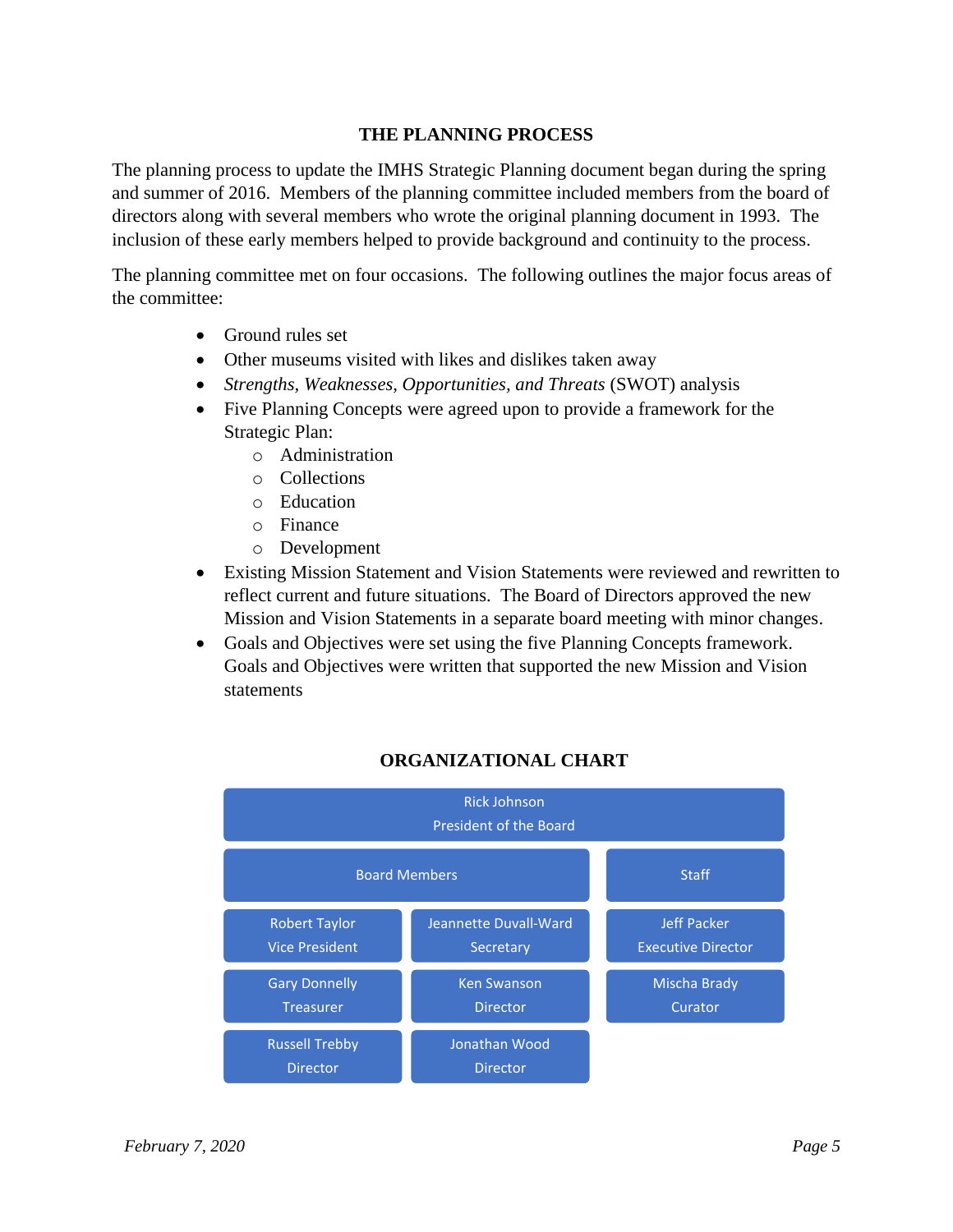## **PLANNING CONCEPTS**

The following Planning Concepts were agreed upon to provide focus areas to expand on.

- **Administration, Collections, Education, Finance, Development**
- Discussion included **Operations** as a thread that ran through each of these concepts.
- All planning concepts were examined during the SWOT Analysis.

| <b>PLANNING</b><br><b>CONCEPT</b> | <b>CONCEPT FOCUS AREAS</b>                                                                                                                                                                             |
|-----------------------------------|--------------------------------------------------------------------------------------------------------------------------------------------------------------------------------------------------------|
| <b>Administration</b>             | *Staffing Shortfalls<br>*Volunteers<br>*Board of Directors<br>*Buildings and Grounds<br>*Museum Records                                                                                                |
| <b>Collections</b>                | *Artifacts<br>*Archives<br>*Library<br>*Digital Collection<br>*Assets<br>*Disposal of Assets                                                                                                           |
| <b>Education</b>                  | *Public Outreach - Schools, In-house Events, etc<br>*Internal - Volunteer Ed, Staff Ed<br>*Attract Public to Educate as Principle Mission,<br>Need for Advertising                                     |
| <b>Finance</b>                    | *Endowments<br>*Grants Use for Expansion<br>*Revenues – Retail Sales, Donations, Dues from<br>Membership<br>*Budget Development<br>*Bequeath of Artifacts or Funds                                     |
| <b>Development</b>                | *Expand Multi-Roles of Museum, Broaden Public<br>Appeal<br>*Develop Facilities/Infrastructure to Enable<br>Expansion of Opportunities - Meeting/Training<br>Rooms<br>*Partner with Other Organizations |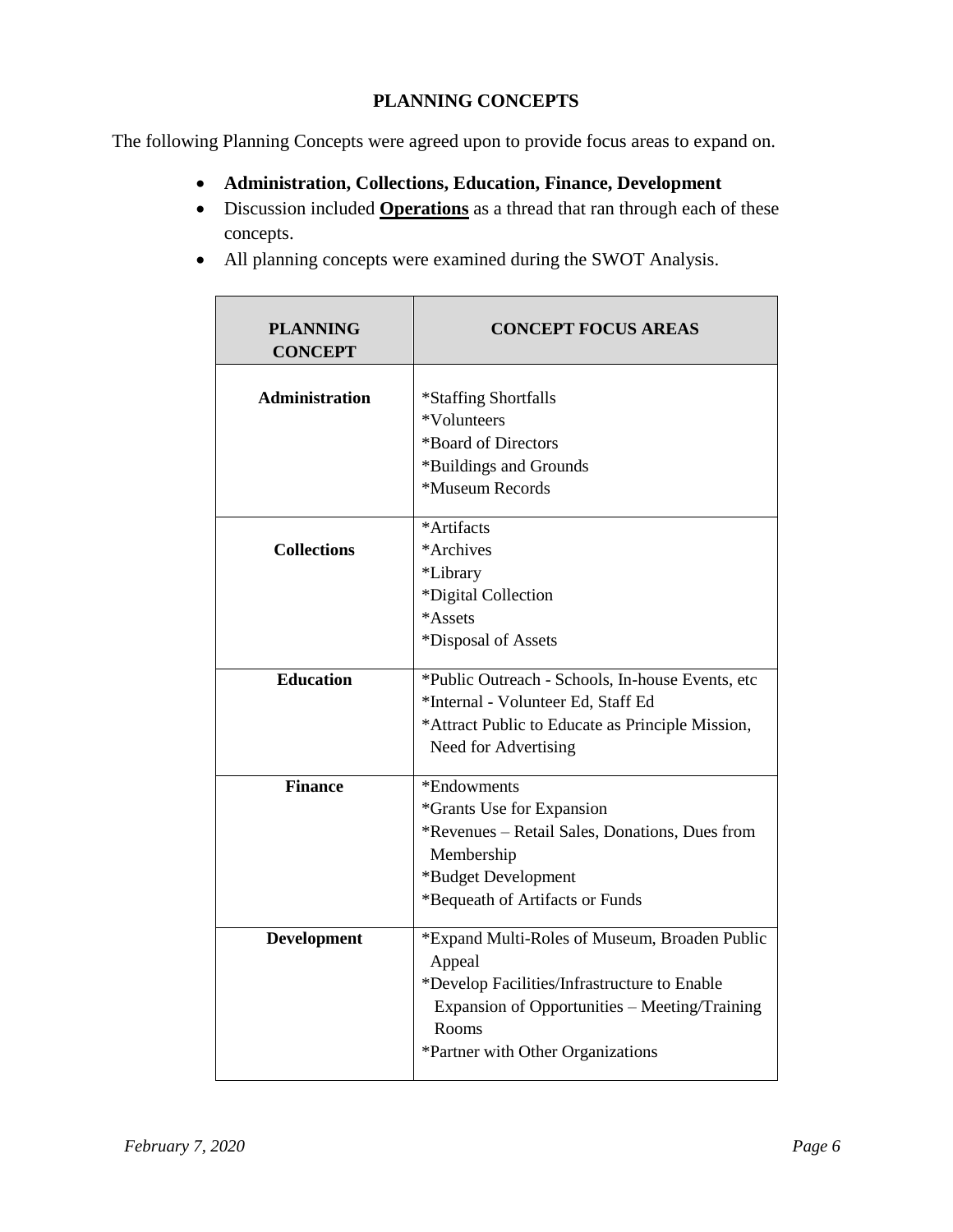# **S.W.O.T ANALYSIS**

The Planning Committee spent a great deal of time conducting a *Strength, Weakness, Opportunity, and Threat (SWOT)* analysis using the five Planning Concepts mentioned earlier. **Strengths** are factors which have shown the potential or have the ability to increase excellence. **Weaknesses** were identified so the efforts can be made to correct or mitigate them. Weaknesses are factors that can increase costs, limit growth, or negatively affect the quality of the museum visitor experience. **Opportunities** are those factors that have potential to increase growth by attracting new or repeat patron visits, enhancing the visitor experience and to better achieve the Society's core mission. **Threats** identified both internal and external negative factors to the success and growth of the organization.

Based on the analysis, the committee incorporated aspects of their work into the Goals and Objectives. "Some" of each category is listed below:

- STRENGTHS
	- o Official Standing through Idaho Military Division (IMD)
	- o Support of IMD Command
	- o Membership Lists are available through Veterans Organizations (i.e., American Legion)
	- o Good Site/Location
	- o Displays Ability to gain more artifacts for display, Tied to donations
	- o Ties to State Historical Museum
	- o Financially Stable
	- o Dedicated Volunteers
	- o Proximity to National Guard Association of the United States (NGAUS) & Enlisted Association of the National Guard of the United States (EANGUS)
- WEAKNESSES
	- o No Flagship Attraction
	- o Ineffective Advertising in past
	- o Limited manpower for a variety of events
	- o Limited help for archives/library
	- o Limited visitor data collection. Visitor surveys/feedback needed
- OPPORTUNITIES
	- o Broaden variety of civil/community events
	- o Better attraction/utilization of retiree resources
	- o Aggressive statewide advertising program
	- o Wider School Outreach
	- o Vigorous Pursuit of Grants
	- o Expand Physical Footprint with multi-use facilities that can attract users and generate income (one example: Training/Meeting/Conference room)
	- o Partnership with NGAUS and EANGUS may be beneficial
	- o Increase Current Service Member Involvement
	- o Increase inventory/footprint of Bookstore and Gift Shop
	- o Cooperation with other groups to leverage resources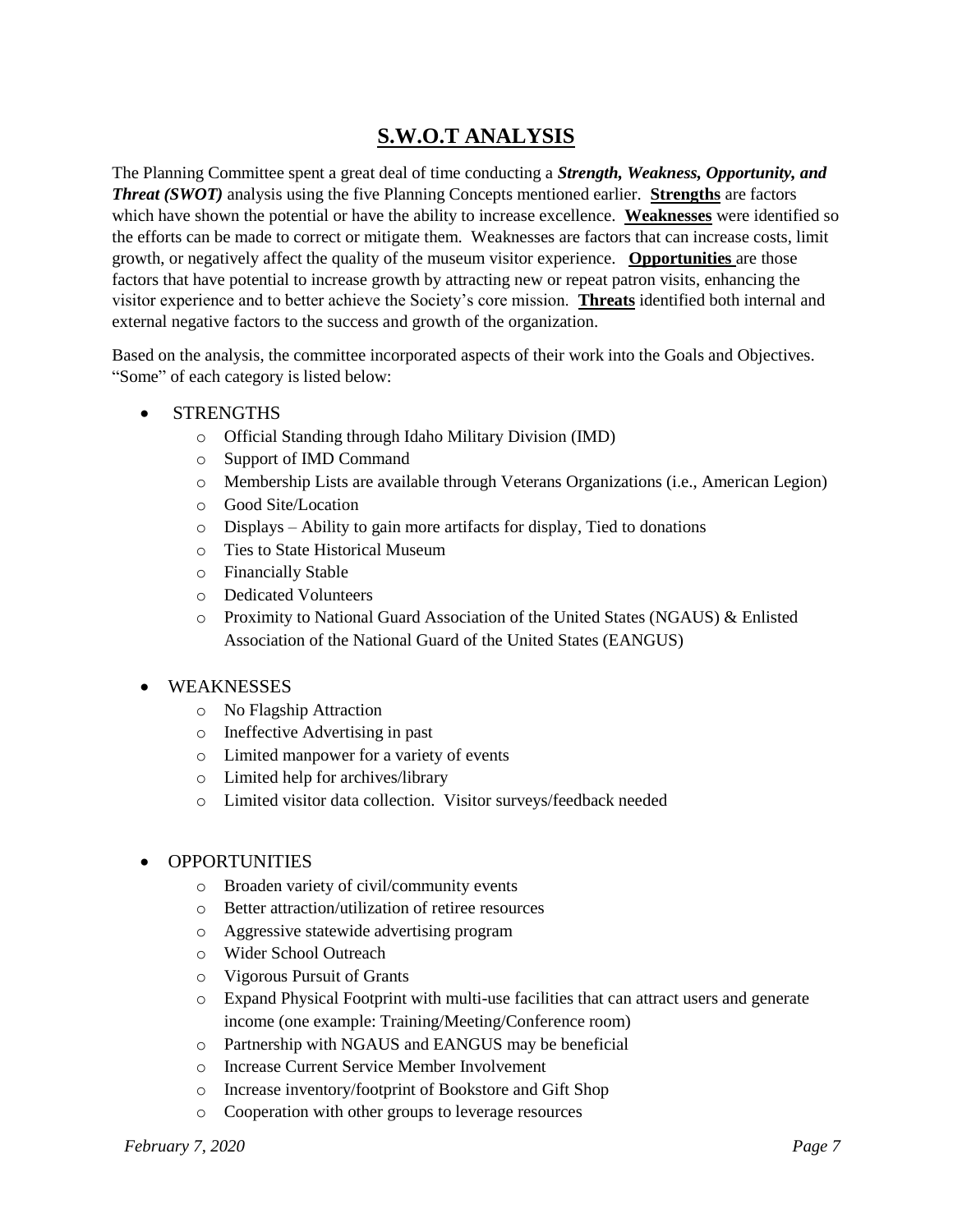#### • THREATS

- o Limited Resources
- o Loss of interest/volunteerism/apathy
- o Public's perception of military can be negative in some cases
- o Fire through facility would lose everything
- o Valley competition
- o Current one-dimensional viewpoint More equally represent all services (USA, USAF, USN, USMC, USCG)

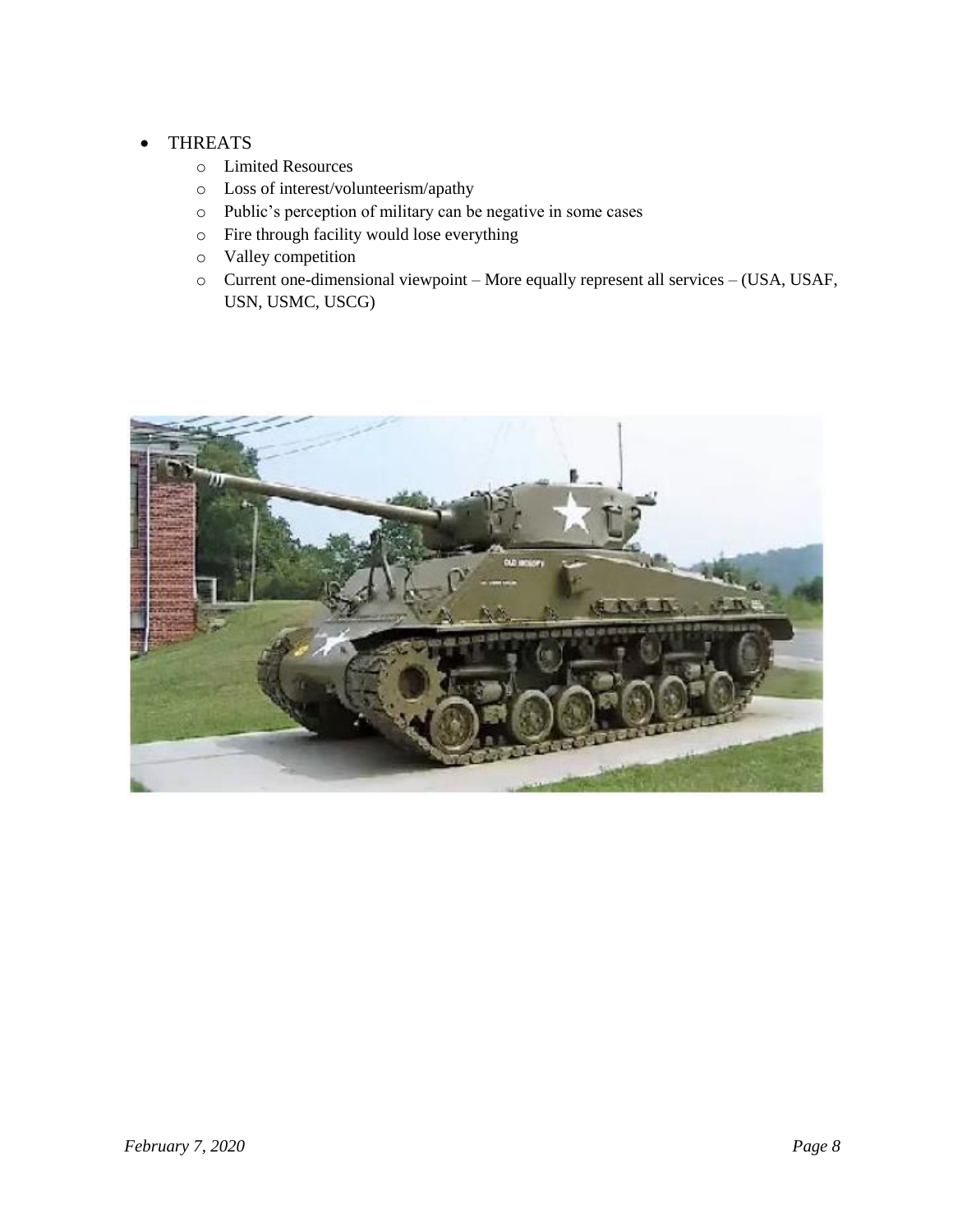# **GOALS, OBJECTIVES, AND STRATEGIES**

Previously determined focus areas of Administration, Collections, Education, Finance, and Development were used to look at priorities to determine Goals that should be included in the Strategic Plan. The previously completed SWOT Analysis (Strengths, Weaknesses, Opportunities, and Threats) was also used as a reference.

## **GOAL 1**

# **STRIVE FOR OPERATIONAL EFFECTIVENESS**

- 1) Provide for Adequate Staffing
	- Maintain resources to provide for 2 Board of Directors funded full time employees
	- Maintain a large Cadre of knowledgeable volunteers
	- Improve collection storage facility to meet archival standards

## **GOAL 2**

## **ACHIEVE FINANCIAL EFFECTIVENESS**

- 1) Employ forward thinking financial planning tools.
	- Develop an annual income plan, focused on membership endowments
	- Create Multi-Year Financial Plan for a minimum of 5% growth over a 1, 3, and 5 year outlook
- 2) Maximize Funding Opportunities
	- Engage with Grant writers to enhance operations and facilities
	- Maintain or increase effective advertising alternatives to increase museum visitor traffic and donation/endowment options for military and public
	- Increase retail sales opportunities

## **GOAL 3**

# **BECOME KNOWN AS THE PREEMINENT (or "Must See") CENTER FOR IDAHO MILITARY HISTORY**

- 1) Create and maintain a corps of professional and knowledgeable volunteers and staff
	- Retain corps of volunteers, Attract new volunteers
	- Create effective training program for new staff/volunteers
- 2) Expand outreach to additional school districts and institutes of higher education throughout Southwest Idaho by 25% or greater by 2021
	- Advertise to emphasize the IMHS Museum
	- Apply resources, archives and volunteers to groups on-site or at requested locations
- 3) Provide comprehensive pre-statehood and post-statehood artifacts, records, and library and allow full public access to research materials at nominal cost
	- Catalogue all current collections in "Past Perfect" to include digital access by 2020.
	- Advertise the availability of these assets statewide